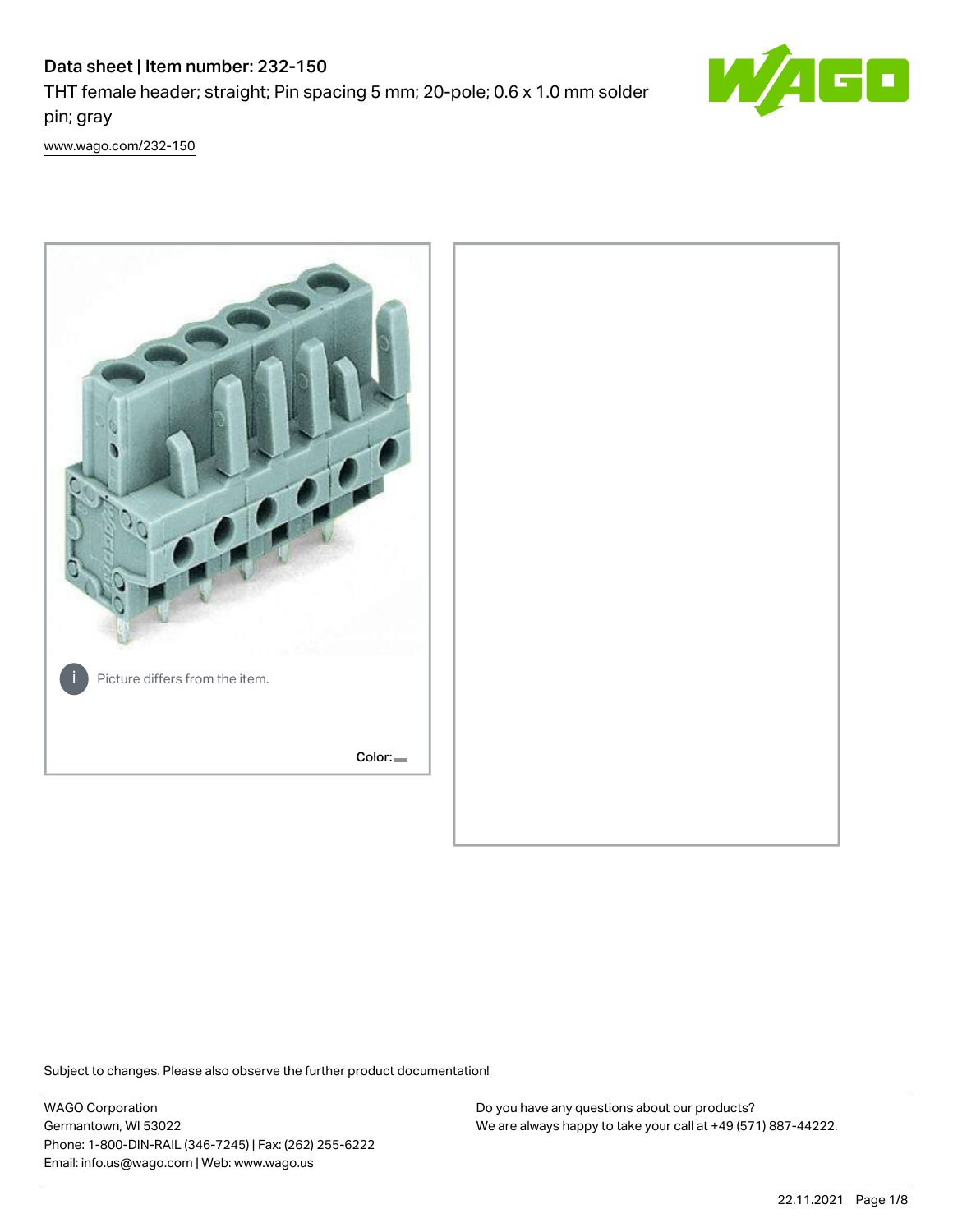

Dimensions in mm

 $L =$  (pole no. x pin spacing) + 1.5 mm

2- to 3-pole female connectors – one latch only

#### Item description

- **Horizontal or vertical PCB mounting via straight or angled solder pins**
- For board-to-board and board-to-wire connections
- $\blacksquare$ Touch-proof PCB outputs
- $\blacksquare$ Easy-to-identify PCB inputs and outputs
- $\blacksquare$ With coding fingers

Subject to changes. Please also observe the further product documentation! Data

WAGO Corporation Germantown, WI 53022 Phone: 1-800-DIN-RAIL (346-7245) | Fax: (262) 255-6222 Email: info.us@wago.com | Web: www.wago.us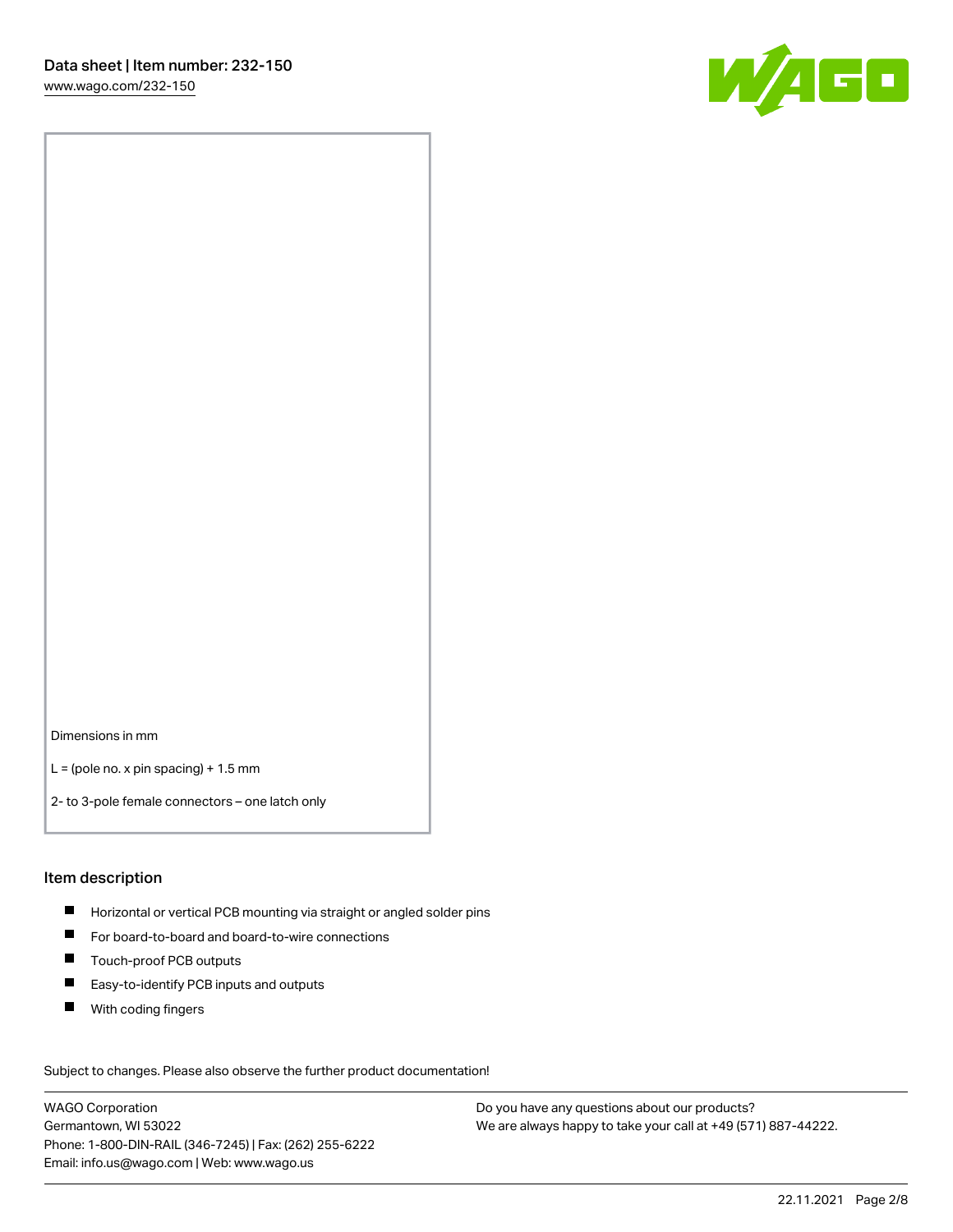[www.wago.com/232-150](http://www.wago.com/232-150)



#### Data Notes

| Safety information 1 | The <i>MCS – MULTI CONNECTION SYSTEM</i> includes connectors<br>without breaking capacity in accordance with DIN EN 61984. When<br>used as intended, these connectors must not be connected<br>/disconnected when live or under load. The circuit design should<br>ensure header pins, which can be touched, are not live when<br>unmated. |
|----------------------|--------------------------------------------------------------------------------------------------------------------------------------------------------------------------------------------------------------------------------------------------------------------------------------------------------------------------------------------|
| Variants:            | Other pole numbers<br>3.8 mm pin projection for male headers with straight solder pins<br>Gold-plated or partially gold-plated contact surfaces<br>Other versions (or variants) can be requested from WAGO Sales or<br>configured at https://configurator.wago.com/                                                                        |

#### Electrical data

#### IEC Approvals

| Ratings per                 | IEC/EN 60664-1                                                        |
|-----------------------------|-----------------------------------------------------------------------|
| Rated voltage (III / 3)     | 320 V                                                                 |
| Rated surge voltage (III/3) | 4 <sub>k</sub> V                                                      |
| Rated voltage (III/2)       | 320 V                                                                 |
| Rated surge voltage (III/2) | 4 <sub>k</sub> V                                                      |
| Nominal voltage (II/2)      | 630 V                                                                 |
| Rated surge voltage (II/2)  | 4 <sub>k</sub> V                                                      |
| Rated current               | 12A                                                                   |
| Legend (ratings)            | $(III / 2)$ $\triangle$ Overvoltage category III / Pollution degree 2 |

#### UL Approvals

| Approvals per                  | UL 1059 |
|--------------------------------|---------|
| Rated voltage UL (Use Group B) | 300 V   |
| Rated current UL (Use Group B) | 15 A    |
| Rated voltage UL (Use Group D) | 300 V   |
| Rated current UL (Use Group D) | 10 A    |

### Ratings per UL

| Rated voltage UL 1977 | 600 \ |
|-----------------------|-------|
| Rated current UL 1977 |       |

Subject to changes. Please also observe the further product documentation!

| <b>WAGO Corporation</b>                                | Do you have any questions about our products?                 |
|--------------------------------------------------------|---------------------------------------------------------------|
| Germantown, WI 53022                                   | We are always happy to take your call at +49 (571) 887-44222. |
| Phone: 1-800-DIN-RAIL (346-7245)   Fax: (262) 255-6222 |                                                               |
| Email: info.us@wago.com   Web: www.wago.us             |                                                               |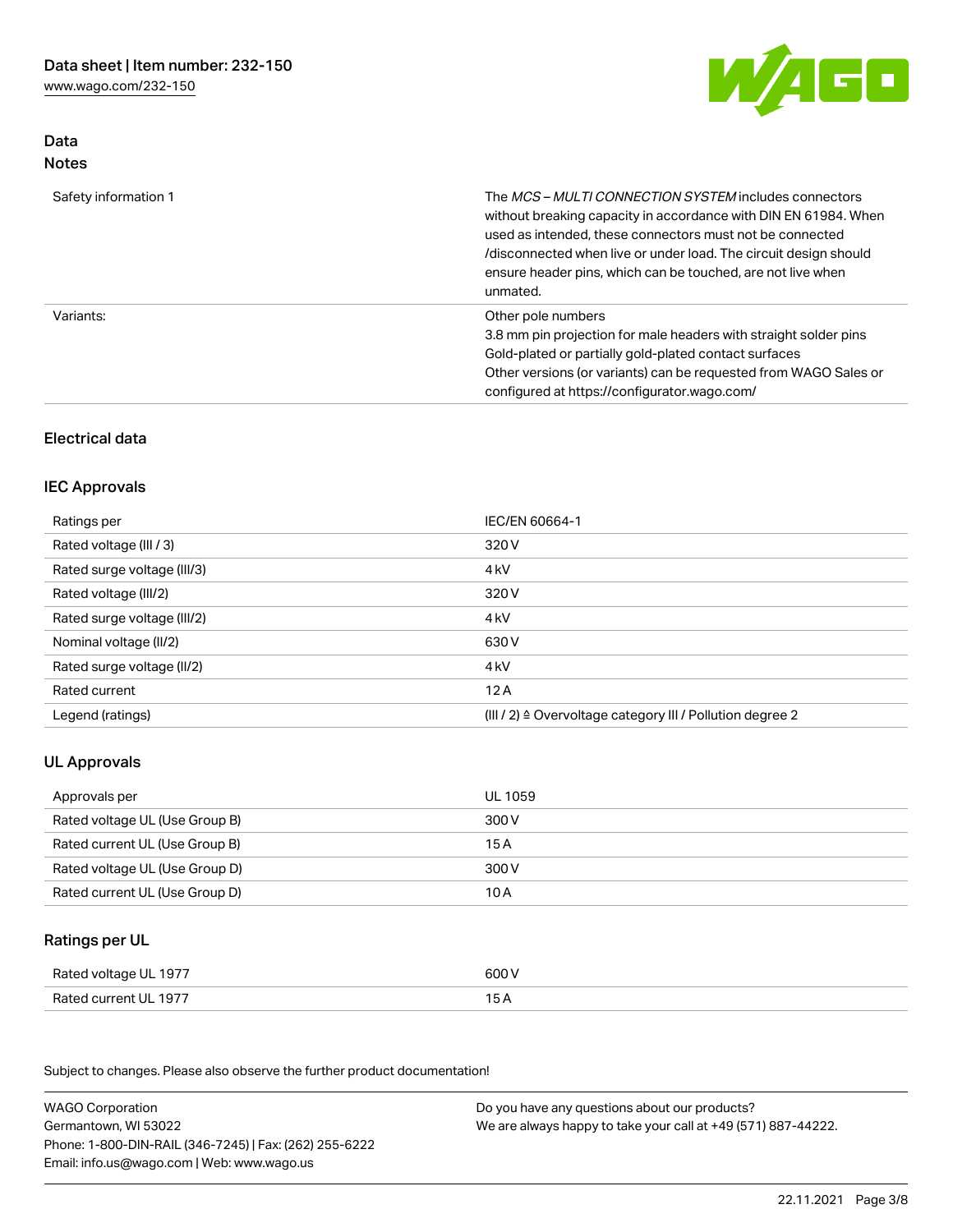[www.wago.com/232-150](http://www.wago.com/232-150)



#### CSA Approvals

| Approvals per                   | CSA   |
|---------------------------------|-------|
| Rated voltage CSA (Use Group B) | 300 V |
| Rated current CSA (Use Group B) | 15 A  |
| Rated voltage CSA (Use Group D) | 300 V |
| Rated current CSA (Use Group D) | 10 A  |

#### Connection data

| Total number of potentials | 20 |
|----------------------------|----|
| Number of connection types |    |
| Number of levels           |    |

#### Connection 1

| Number of poles |  |
|-----------------|--|
|                 |  |

### Physical data

| Pin spacing                          | 5 mm / 0.197 inch     |
|--------------------------------------|-----------------------|
| Width                                | 101.5 mm / 3.996 inch |
| Height                               | 23.25 mm / 0.915 inch |
| Height from the surface              | 18.25 mm / 0.719 inch |
| Depth                                | 11.6 mm / 0.457 inch  |
| Solder pin length                    | 5 mm                  |
| Solder pin dimensions                | $0.6 \times 1$ mm     |
| Drilled hole diameter with tolerance | $1.3$ $(+0.1)$ mm     |

#### Plug-in connection

| Contact type (pluggable connector) | Female header |
|------------------------------------|---------------|
| Connector (connection type)        | for PCB       |
| Mismating protection               | No            |
| Mating direction to the PCB        | $90^{\circ}$  |
| Locking of plug-in connection      | Without       |

#### PCB contact

| PCB Contact            |                                            |
|------------------------|--------------------------------------------|
| Solder pin arrangement | over the entire female connector (in-line) |

Subject to changes. Please also observe the further product documentation!

| <b>WAGO Corporation</b>                                | Do you have any questions about our products?                 |
|--------------------------------------------------------|---------------------------------------------------------------|
| Germantown, WI 53022                                   | We are always happy to take your call at +49 (571) 887-44222. |
| Phone: 1-800-DIN-RAIL (346-7245)   Fax: (262) 255-6222 |                                                               |
| Email: info.us@wago.com   Web: www.wago.us             |                                                               |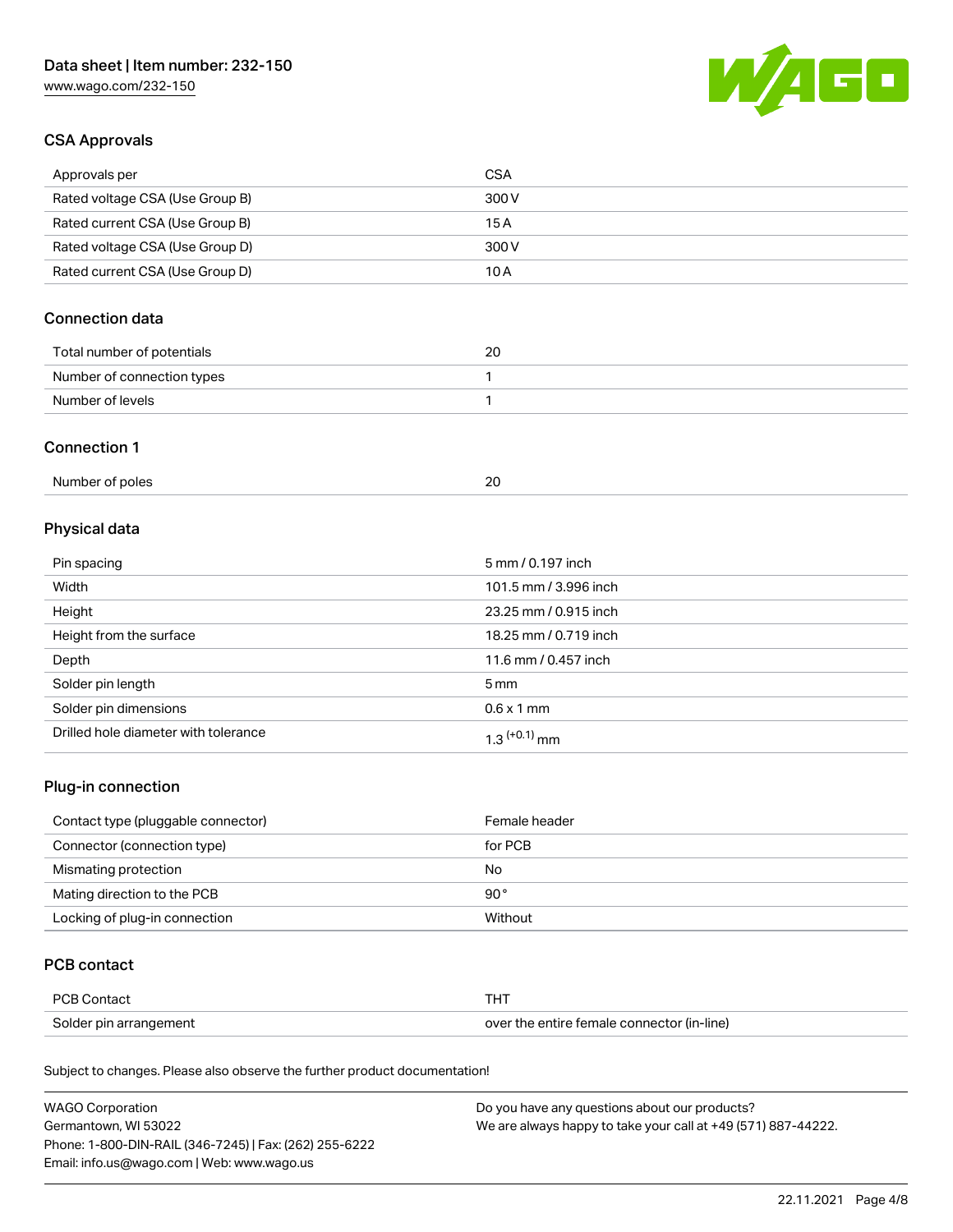



#### Material data

| Color                       | gray             |
|-----------------------------|------------------|
| Material group              |                  |
| Insulation material         | Polyamide (PA66) |
| Flammability class per UL94 | V <sub>0</sub>   |
| Contact material            | Copper alloy     |
| Contact plating             | tin-plated       |
| Fire load                   | 0.323 MJ         |
| Weight                      | 18.5g            |

#### Environmental requirements

#### Commercial data

| Product Group         | 3 (Multi Conn. System) |
|-----------------------|------------------------|
| PU (SPU)              | 10 Stück               |
| Packaging type        | box                    |
| Country of origin     | <b>DE</b>              |
| <b>GTIN</b>           | 4044918578646          |
| Customs tariff number | 8536694040             |

#### Approvals / Certificates

#### Country specific Approvals

| Logo | Approval                                            | <b>Additional Approval Text</b> | Certificate<br>name |
|------|-----------------------------------------------------|---------------------------------|---------------------|
|      | CВ<br><b>DEKRA Certification B.V.</b>               | IEC 61984                       | NL-39756            |
|      | <b>CSA</b><br>DEKRA Certification B.V.              | C <sub>22.2</sub>               | 1466354             |
| EMA  | <b>KEMA/KEUR</b><br><b>DEKRA Certification B.V.</b> | EN 61984                        | 2190761.01          |

#### Ship Approvals

Subject to changes. Please also observe the further product documentation!

| <b>WAGO Corporation</b>                                | Do you have any questions about our products?                 |
|--------------------------------------------------------|---------------------------------------------------------------|
| Germantown, WI 53022                                   | We are always happy to take your call at +49 (571) 887-44222. |
| Phone: 1-800-DIN-RAIL (346-7245)   Fax: (262) 255-6222 |                                                               |
| Email: info.us@wago.com   Web: www.wago.us             |                                                               |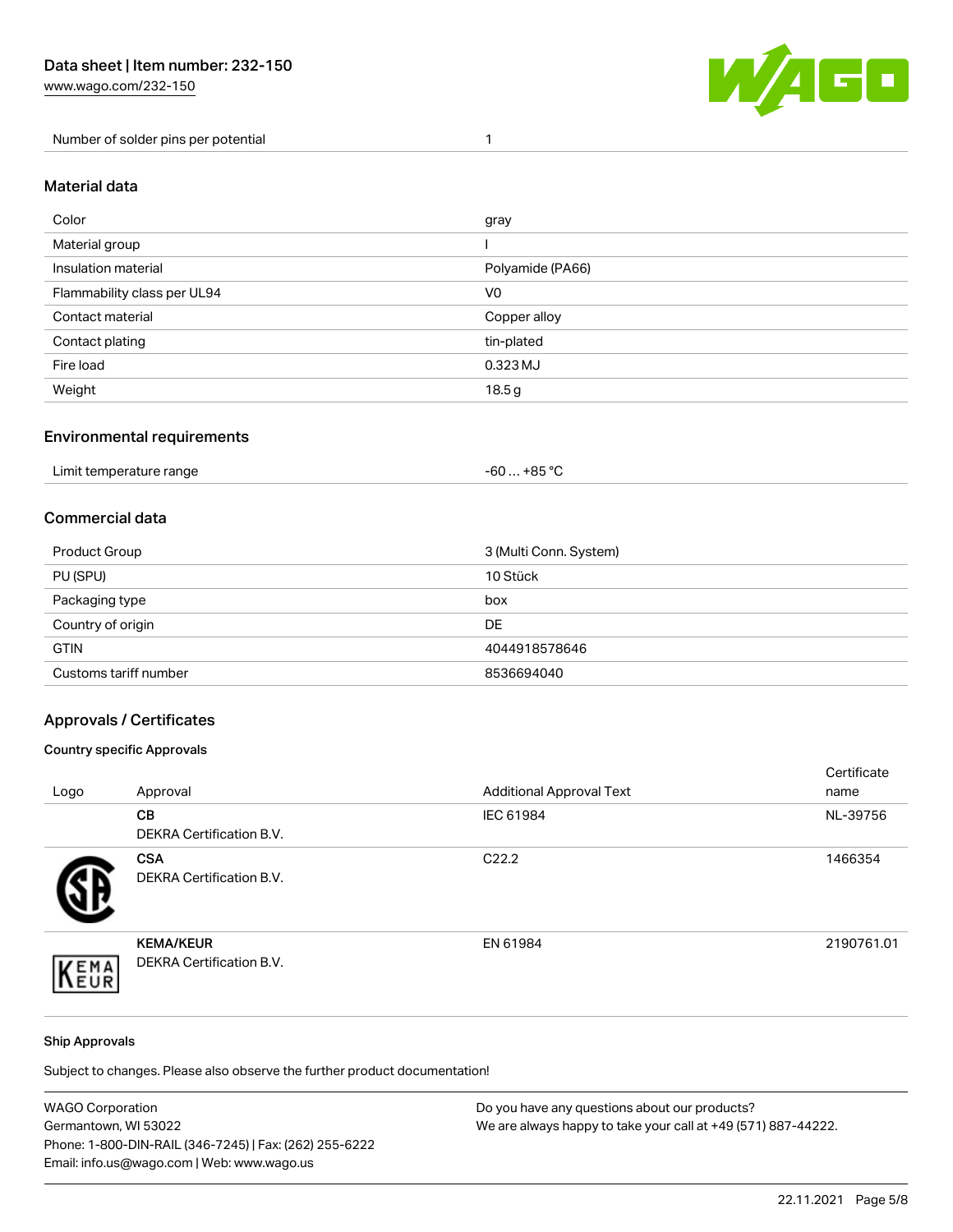# Data sheet | Item number: 232-150

[www.wago.com/232-150](http://www.wago.com/232-150)



| Logo                | Approval                                                | <b>Additional Approval Text</b> | Certificate<br>name                 |
|---------------------|---------------------------------------------------------|---------------------------------|-------------------------------------|
| ABS                 | <b>ABS</b><br>American Bureau of Shipping               | $\overline{\phantom{a}}$        | $19 -$<br>HG15869876-<br><b>PDA</b> |
|                     | <b>DNV GL</b><br>Det Norske Veritas, Germanischer Lloyd | $\overline{\phantom{0}}$        | TAE 000016Z                         |
|                     | LR<br>Lloyds Register                                   | IEC 61984                       | 96/20035 (E5)                       |
| <b>UL-Approvals</b> |                                                         |                                 |                                     |
| Logo                | Approval                                                | <b>Additional Approval Text</b> | Certificate<br>name                 |
|                     | <b>UL</b><br>Underwriters Laboratories Inc.             | UL 1059                         | E45172                              |
|                     | <b>UR</b><br>Underwriters Laboratories Inc.             | <b>UL 1977</b>                  | E45171                              |

#### **Counterpart**

| LODOBS                                                    | Item no.231-620<br>Male connector; 20-pole; Pin spacing 5 mm; gray                                                               | www.wago.com/231-620                     |
|-----------------------------------------------------------|----------------------------------------------------------------------------------------------------------------------------------|------------------------------------------|
|                                                           | Item no.231-620/019-000/035-000<br>Male connector; 20-pole; Pin spacing 5 mm; mounting flange; with strain relief plate;<br>gray | www.wago.com/231-620/019-000/035-<br>000 |
|                                                           | Item no.231-620/019-000<br>Male connector; 20-pole; Pin spacing 5 mm; mounting flange; gray                                      | www.wago.com/231-620/019-000             |
| <b>Optional accessories</b><br><b>Testing accessories</b> |                                                                                                                                  |                                          |

Testing accessories

Subject to changes. Please also observe the further product documentation!

WAGO Corporation Germantown, WI 53022 Phone: 1-800-DIN-RAIL (346-7245) | Fax: (262) 255-6222 Email: info.us@wago.com | Web: www.wago.us Do you have any questions about our products? We are always happy to take your call at +49 (571) 887-44222.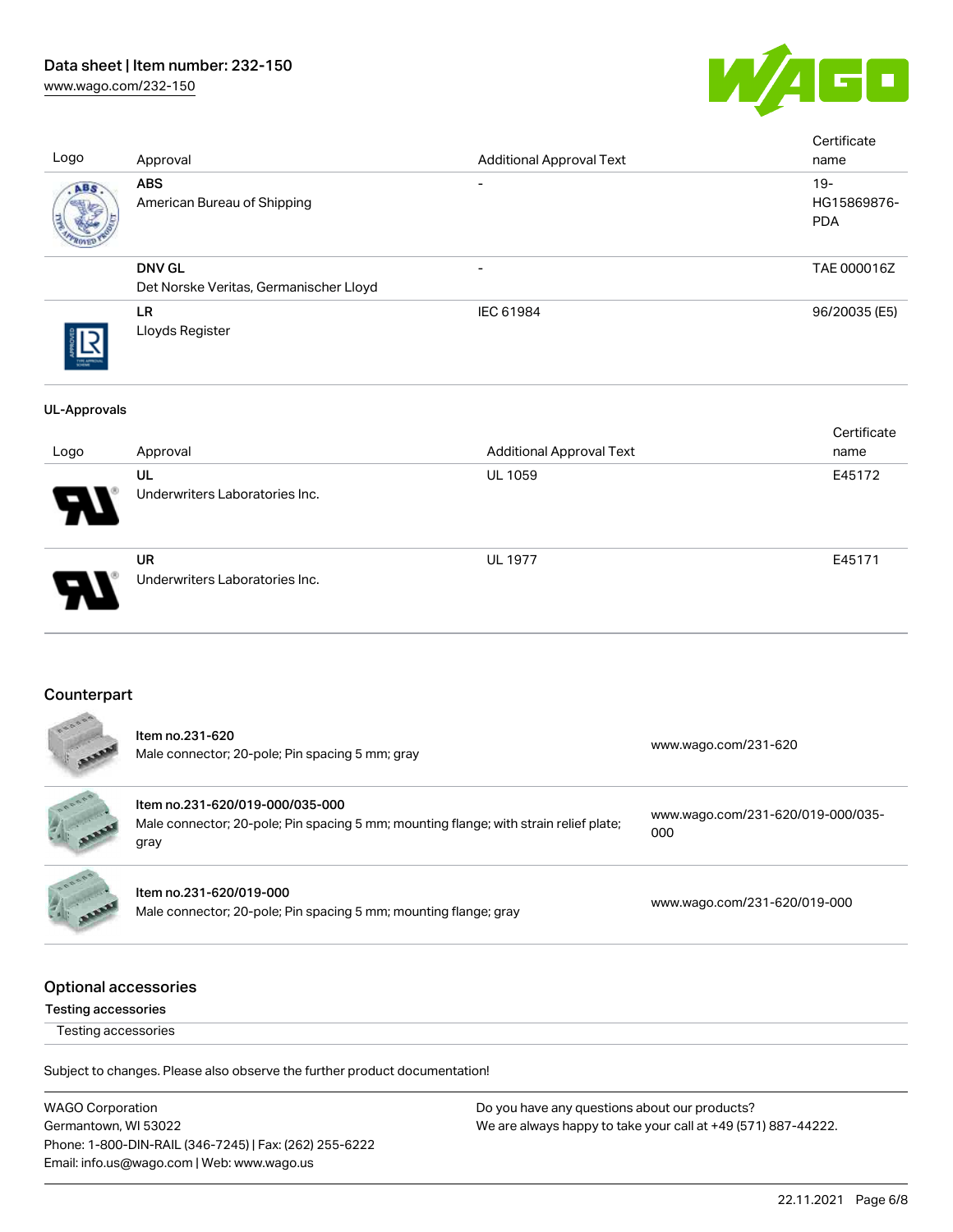



Item no.: 231-661

Test plugs for female connectors; for 5 mm and 5.08 mm pin spacing; 2,50 mm²; light gray [www.wago.com/231-661](http://www.wago.com/231-661)

| <b>Downloads</b><br>Documentation                                                                                                                                      |            |               |          |
|------------------------------------------------------------------------------------------------------------------------------------------------------------------------|------------|---------------|----------|
| <b>Additional Information</b>                                                                                                                                          |            |               |          |
| Technical explanations                                                                                                                                                 | 2019 Apr 3 | pdf<br>2.0 MB | Download |
| <b>CAD files</b>                                                                                                                                                       |            |               |          |
| CAD data                                                                                                                                                               |            |               |          |
| 2D/3D Models 232-150                                                                                                                                                   |            | URL           | Download |
| CAE data                                                                                                                                                               |            |               |          |
| EPLAN Data Portal 232-150                                                                                                                                              |            | <b>URL</b>    | Download |
| ZUKEN Portal 232-150                                                                                                                                                   |            | <b>URL</b>    | Download |
| <b>PCB Design</b>                                                                                                                                                      |            |               |          |
| Symbol and Footprint 232-150                                                                                                                                           |            | <b>URL</b>    | Download |
| CAx data for your PCB design, consisting of "schematic symbols and PCB footprints",<br>allow easy integration of the WAGO component into your development environment. |            |               |          |
| Supported formats:                                                                                                                                                     |            |               |          |
| ш<br>Accel EDA 14 & 15                                                                                                                                                 |            |               |          |
| ш<br>Altium 6 to current version                                                                                                                                       |            |               |          |
| ш<br>Cadence Allegro                                                                                                                                                   |            |               |          |
| ш<br>DesignSpark                                                                                                                                                       |            |               |          |
| Eagle Libraries<br>ш                                                                                                                                                   |            |               |          |
| ш<br>KiCad                                                                                                                                                             |            |               |          |
| Mentor Graphics BoardStation<br>ш                                                                                                                                      |            |               |          |
| Mentor Graphics Design Architect                                                                                                                                       |            |               |          |
| ш<br>Mentor Graphics Design Expedition 99 and 2000                                                                                                                     |            |               |          |
| ш<br>OrCAD 9.X PCB and Capture                                                                                                                                         |            |               |          |
| Ш<br>PADS PowerPCB 3, 3.5, 4.X, and 5.X                                                                                                                                |            |               |          |
| PADS PowerPCB and PowerLogic 3.0<br>ш                                                                                                                                  |            |               |          |
|                                                                                                                                                                        |            |               |          |

Subject to changes. Please also observe the further product documentation!

WAGO Corporation Germantown, WI 53022 Phone: 1-800-DIN-RAIL (346-7245) | Fax: (262) 255-6222 Email: info.us@wago.com | Web: www.wago.us